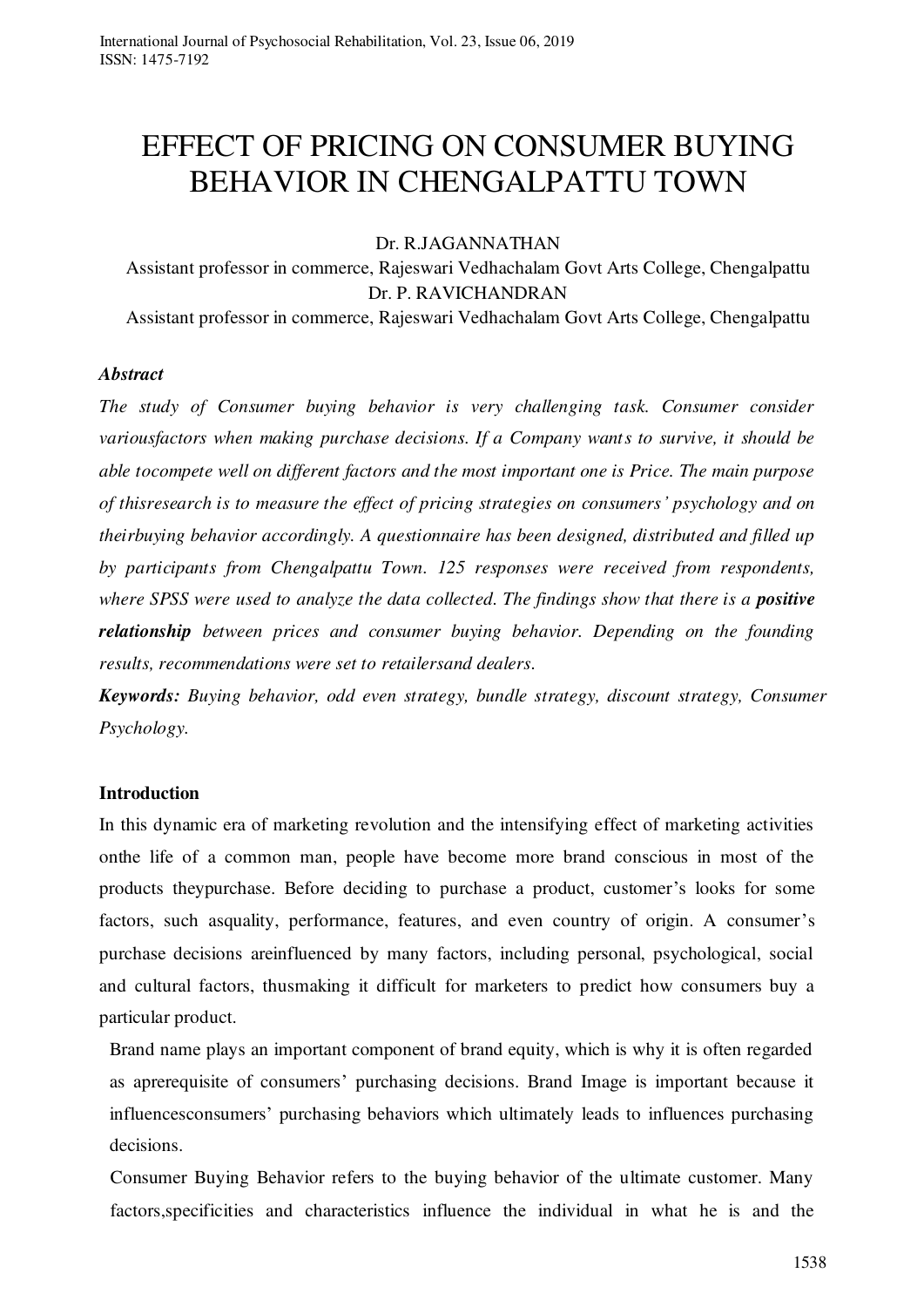consumer in hisdecision. Consumer Buying Behavior refers to the selection, purchase and consumption of goodsand services for the satisfaction of their wants. There are different processes involved in theConsumer behavior.

Pricing is one of 4 P's of marketing mix which they are product, price, place and promotion. Pricing is the only clear factor that produces money and provides obvious signal of success or failure of products and services. Therefore, researchers in this study chose to closely highlight this factor.

Many scholars and researchers had conducted studies on consumer buying behavior. However, the purpose of this study is to evaluate and measure the effect of pricing strategies on consumers' psychology and their buying behavior at Chengalpattu Town. It highlights some strategies that are used by retailers to make the prices attractive to the consumers, including odd even pricing, bundle pricing and discount pricing. It also guides marketing managers with research and development mangers to get better understanding of the pricing strategies that positively affect consumer buying behavior.

# **Consumer Buying Psychology**

There are various upon which a consumer buying psychology depends varying from culture, socialclass, family, age, occupation, etc.

# **Culture**

Culture is a complex set of beliefs and principles held by a given society and which clearly definesthe roles played by the members of the society. It also defines the traditions and customs of thesociety.

#### **Social Class**

Every society typically has some social classes that exist within it. Social class is determined byincome, level of education, and a whole host of other factors.

# **Reference Groups**

A reference group is a group to which the consumer associates their buying decisions. It is usuallythe case that a consumer will buy a product or service simply because members of their referencegroup are buying the same product or service.

#### **Family**

The buying behavior of a consumer will be affected by their families and by the opinions of theirfamily members. Whenever a group of people begins to live together, whether because they arerelated by blood or by marriage, their buying behaviors will begin to rub off each other.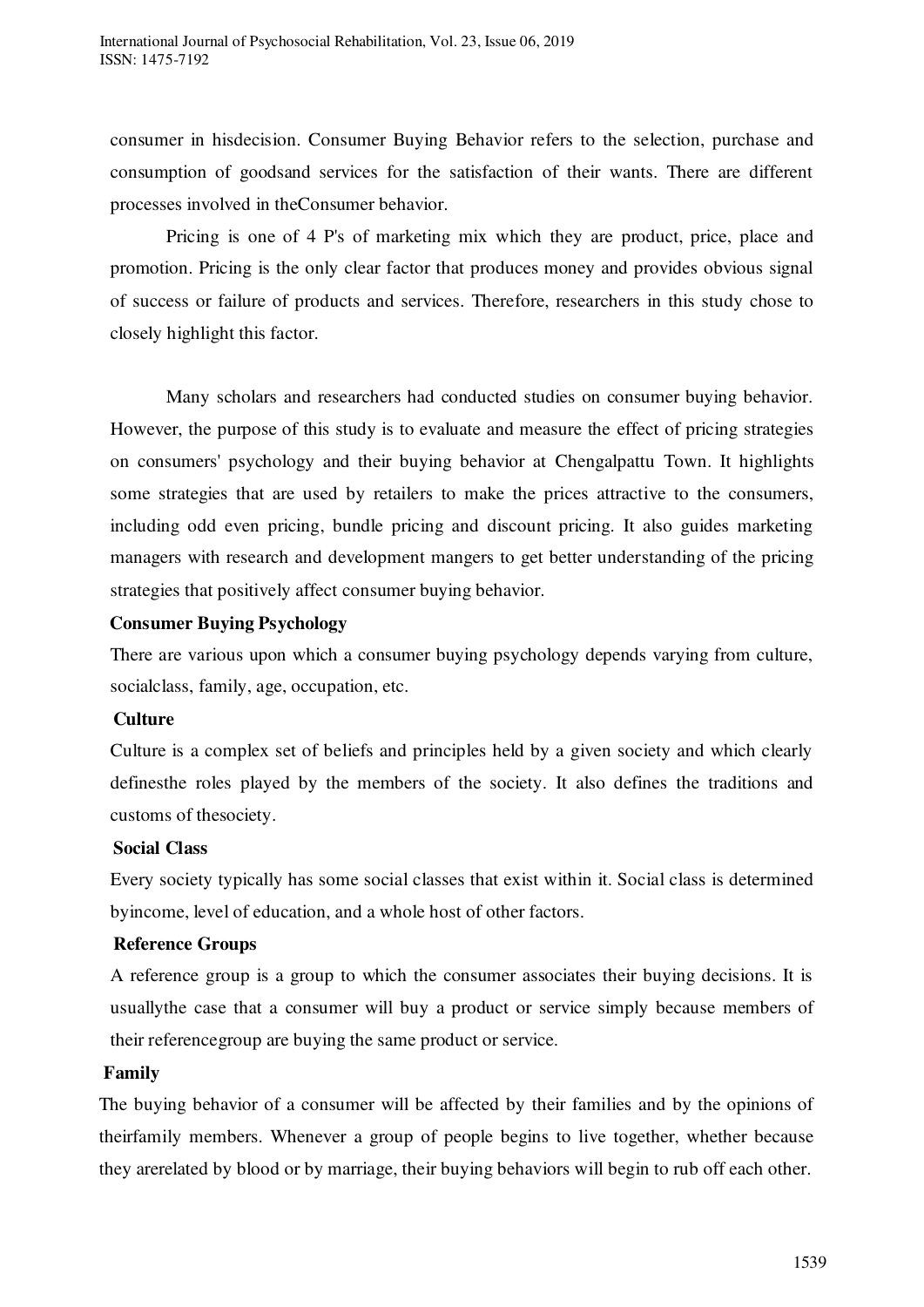## **Their Age and Life Stage**

The age of a consumer, as well as the stage of life the consumer is at, are very important as to thebuying decisions they make. When consumers are of different ages and life stages, the motivationsbehind a consumer's purchases will differ from those consumers who do not have the same profile.

#### **The Occupation of the Consumer**

The occupation of a consumer will affect their buying decisions in so far as it will determinetheir income, social status, and their interests, as well.

### **Personality and Self-Perception**

Every consumer is different, and each consumer views herself in a unique way. The way thatconsumers view themselves, coupled with their personalities, will determine which products andservices they prefer.

### **Objectives of the Study**

- $\checkmark$  To measure the effect of pricing strategies on consumers' psychology and on their buying behavior inChengalpattu Town
- $\checkmark$  To analyze the influence of price on the buying behavior of consumers while purchasingapparels in organized retail outlets

# **Literature Review**

ManaliKhaniwale (2015) has conducted a study which analyzed the theoretical aspects of consumer buying behavior and the factors that influence it. Also, he reviewed the relationship between consumer buying behavior and the factors that influence the consumer's purchasing process and purchase decision. His research has sufficient evidence to prove that the consumer's buyer behavior is significantly influenced by the consumer's internal and external factors.

 According to H. Al-Salamin, J. Al-Baqshi, M. Al-Rassasi and H. Al-Salem (2015), thier results showed that the price of well-known brand products affects the purchase process negatively. Although young people are interested in purchasing brand products, their low income prevents them from the buying process while they are considered as a major segmentation for brand names*.* 

According to Rigges (2008), pricing is the process of determining and applying prices to goods and services. It is one of the four Ps of marketing (Product, Place, Price and Promotion) and it is perhaps the mostimportant one because it is the only factor that generates revenue to the company. Prices are determined by the balance of supply and demand and set with a certain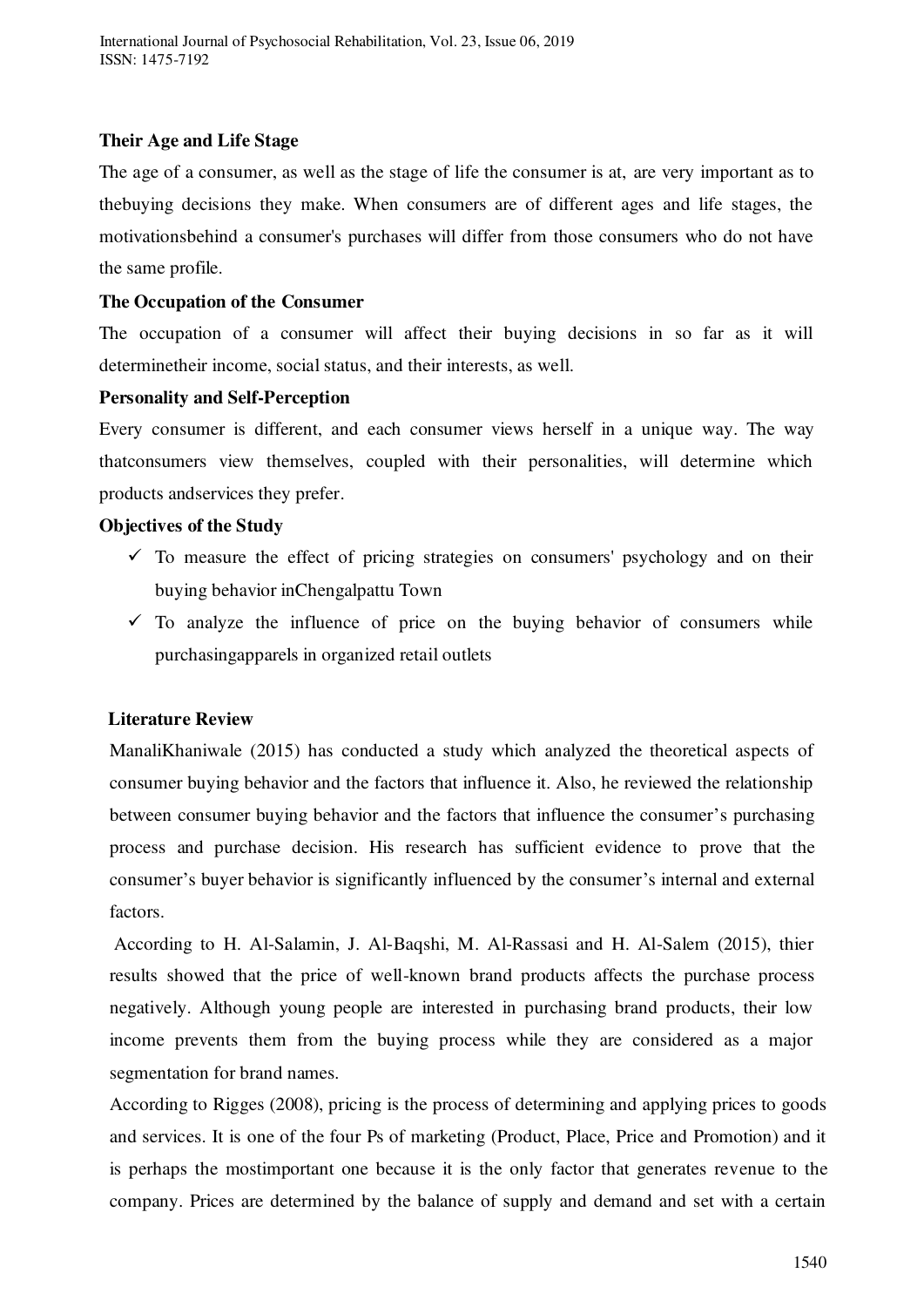degree of confidence that consumers will pay it.

# **Methodology**

"An online questionnaire is used to collect quantitative data. Researchers have prepared a questionnaire and a set of questions that were asked to the intended participants. Excel and SPSS are used to provide a descriptive analysis.

# **SampleSize**

The sample size is **125.** The questionnaire was prepared by using Google Docs application. The survey questionnaires were distributed and received from participants. The survey is emailed to many persons viasocial media e-mails, WhatsApp.

# **Findings andDiscussion**

The following tables show the frequencies and percentages used to identify the characteristics of the study sample:

| Gender       | Frequency | Percent |
|--------------|-----------|---------|
| Male         | 74        | 60      |
| Female       | 50        | 40      |
| <b>Total</b> | 125       | 100.0   |

### **Table 1Genderamong respondents**

From the above table we can interpret that the 60% of respondents are male and 40% of respondents are female.

**Table 2Ageamong respondents** 

| Age         | Frequency | <b>Percent</b> |  |
|-------------|-----------|----------------|--|
| Under 25    | 12        | 10             |  |
| $25 - 34$   | 25        | 20             |  |
| 35-44       | 38        | 30             |  |
| $45 - 54$   | 41        | 33             |  |
| 55 or older | 9         | $\mathcal{I}$  |  |
| Total       | 125       | 100.0          |  |

The above table shows that 10% of respondents are under 25 years age groups. 20% of respondents are 25-34 yrs age group. Another 30% of respondents are 35-44 yrs of age group and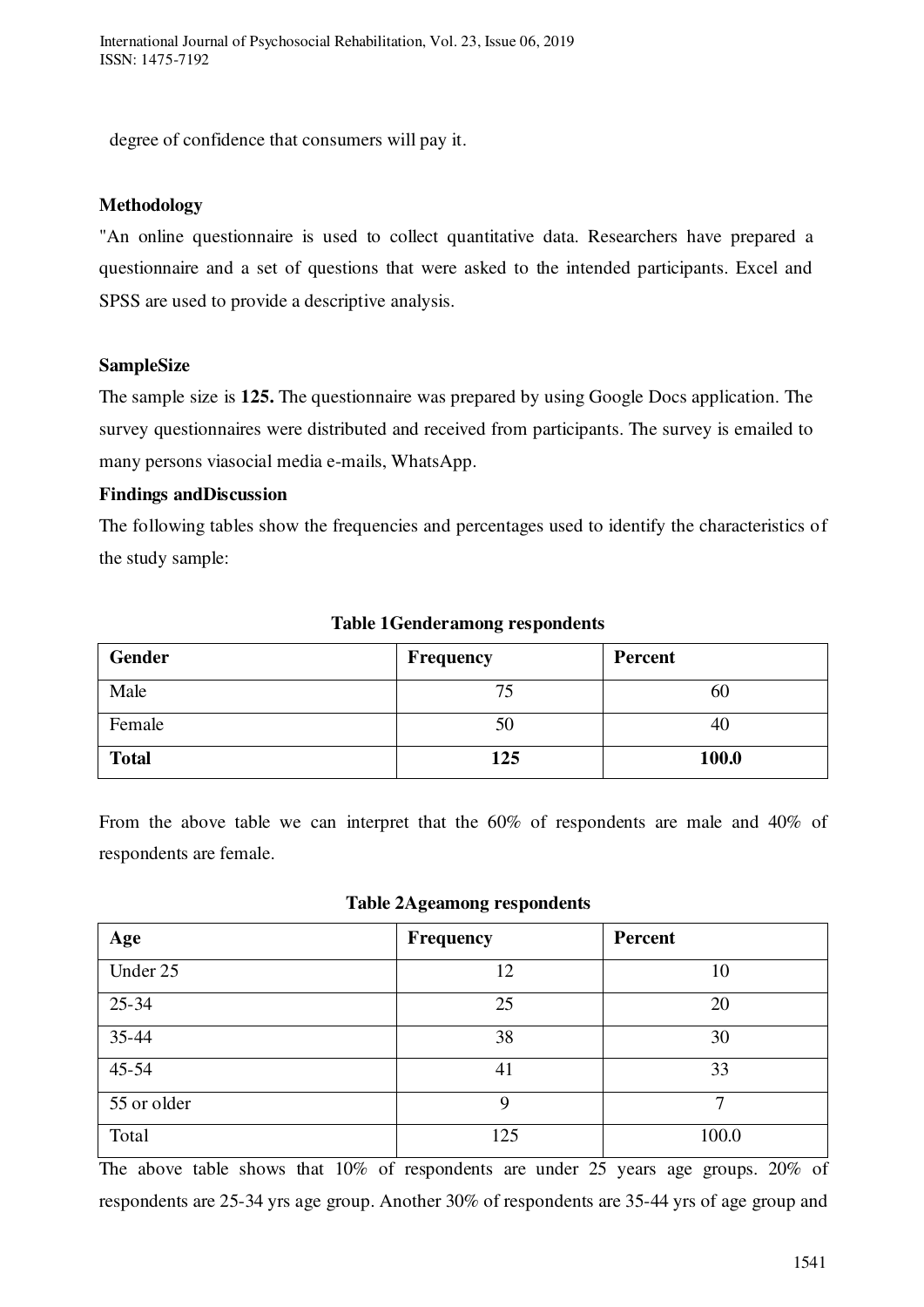33% of respondents are above 45-54of age group of people, 7% respondent are 55 or older age group.

| <b>Marital Status</b> | <b>Frequency</b> | Percent |  |
|-----------------------|------------------|---------|--|
| Single                | 87               | 70      |  |
| Married               | 38               | 30      |  |
| Total                 | 125              | 100.0   |  |

# **Table 3**Marital Statusamong respondents

From the above table we can interpret that the 70%of respondents are single and 30% of respondents are married.

| <b>Educational Qualification</b> | <b>Frequency</b> | Percent |  |
|----------------------------------|------------------|---------|--|
| High school                      |                  |         |  |
| Diploma                          | 52               | 42      |  |
| Bachelor                         | 50               | 40      |  |
| Higher education                 | 12               | 10      |  |
| Total                            | 125              | 100     |  |

# **Table 4Educational Qualificationamong respondents**

From the above table we can interpret that the 8% of respondents are high school students.  $42\%$ of respondents are diploma and 40% respondents are bachelor and 10% of respondents are higher education.

# **Table 5Ranking**

| <b>Effect</b> | <b>Frequency</b> | Percent |  |
|---------------|------------------|---------|--|
| Price         | 29               | 23      |  |
| Quality       | 45               | 36      |  |
| <b>Brand</b>  | 37               | 30      |  |
| Design        | 14               |         |  |
| <b>Total</b>  | 125              | 100     |  |

The above table shows that 23% of respondents said price. 36% of respondents said quality. Another 30% of respondents said brand and 11% of respondents said design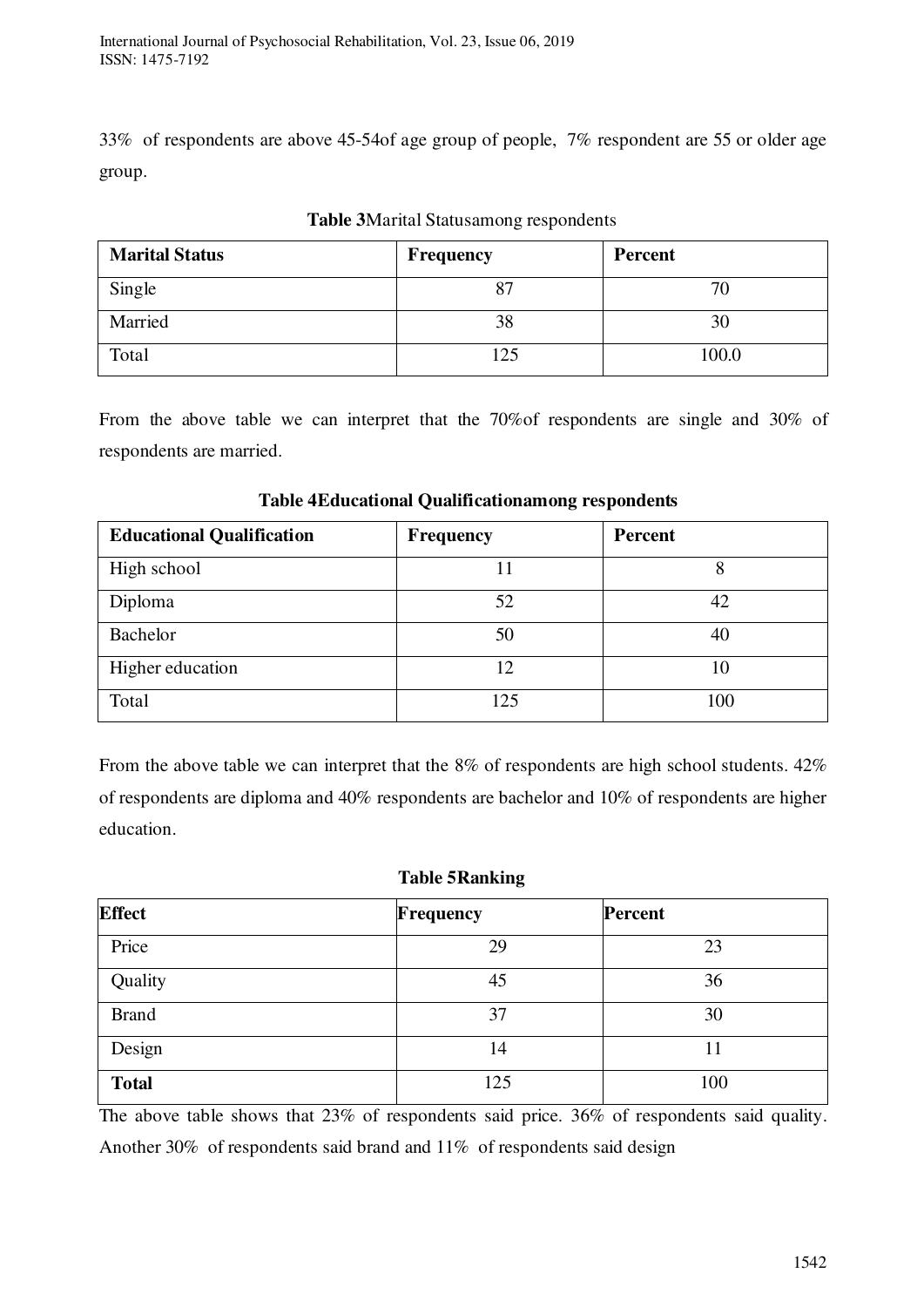#### **Table 6**

#### **Age- related differences in response to the three pricing strategies**

|          |                       | Sum of   | df             | Mean Square | F     | Sig. |
|----------|-----------------------|----------|----------------|-------------|-------|------|
|          |                       | Squares  |                |             |       |      |
| Odd      | <b>Between Groups</b> | 37.805   | $\overline{4}$ | 9.451       | .983  | .416 |
|          | <b>Within Groups</b>  | 4114.204 | 428            | 9.613       |       |      |
|          | Total                 | 4152.009 | 432            |             |       |      |
| Bundle   | <b>Between Groups</b> | 19.080   | 4              | 4.770       | 1.901 | .109 |
|          | <b>Within Groups</b>  | 1074.037 | 428            | 2.509       |       |      |
|          | Total                 | 1093.118 | 432            |             |       |      |
| discount | <b>Between Groups</b> | 57.407   | $\overline{4}$ | 14.352      | 1.823 | .123 |
|          | <b>Within Groups</b>  | 3369.470 | 428            | 7.873       |       |      |
|          | Total                 | 3426.878 | 432            |             |       |      |

#### **ANOVA**

The ANOVA test shows that there is no difference between the responses of individuals "due to age" about the Odd Pricing strategy, the bundle strategy and the discount strategy as the values of F test are more than 0.05 (.983, 1.901 and 1.823).

#### **Conclusion**

Through this research, it is concluded that there is a positive relationship between prices and consumer buying behavior (suitable prices make consumers more willing to purchase items). Based on the paper's conclusion, retailers and dealers are recommended to carefully study consumers buying behavior which is one of the most successful ways to know consumers' interests when making a purchase decision and to set suitable prices to their items as pricing has a direct effect on a company's revenue and consequently to its success. It is recommended that to segment consumer based on demographic characteristics and study carefully their needs and willingness to buy products or services. Moreover, here is an important factor that affect consumer buying behavior in positive way which is corporate social responsibility (CSR ). If the company socially responsible and announce that the part of this payment of selected products will donate to non-profit organization or for event inside society, which will encourage consumer to select the products impulsively.

### **References**

Al-SalaminHussain, and Jalal Al-Baqshi. "Micro-Factors Influencing Site Selection for Small and Medium Enterprises (SMEs) in Saudi Arabia: Al-Hassa area using Analytical